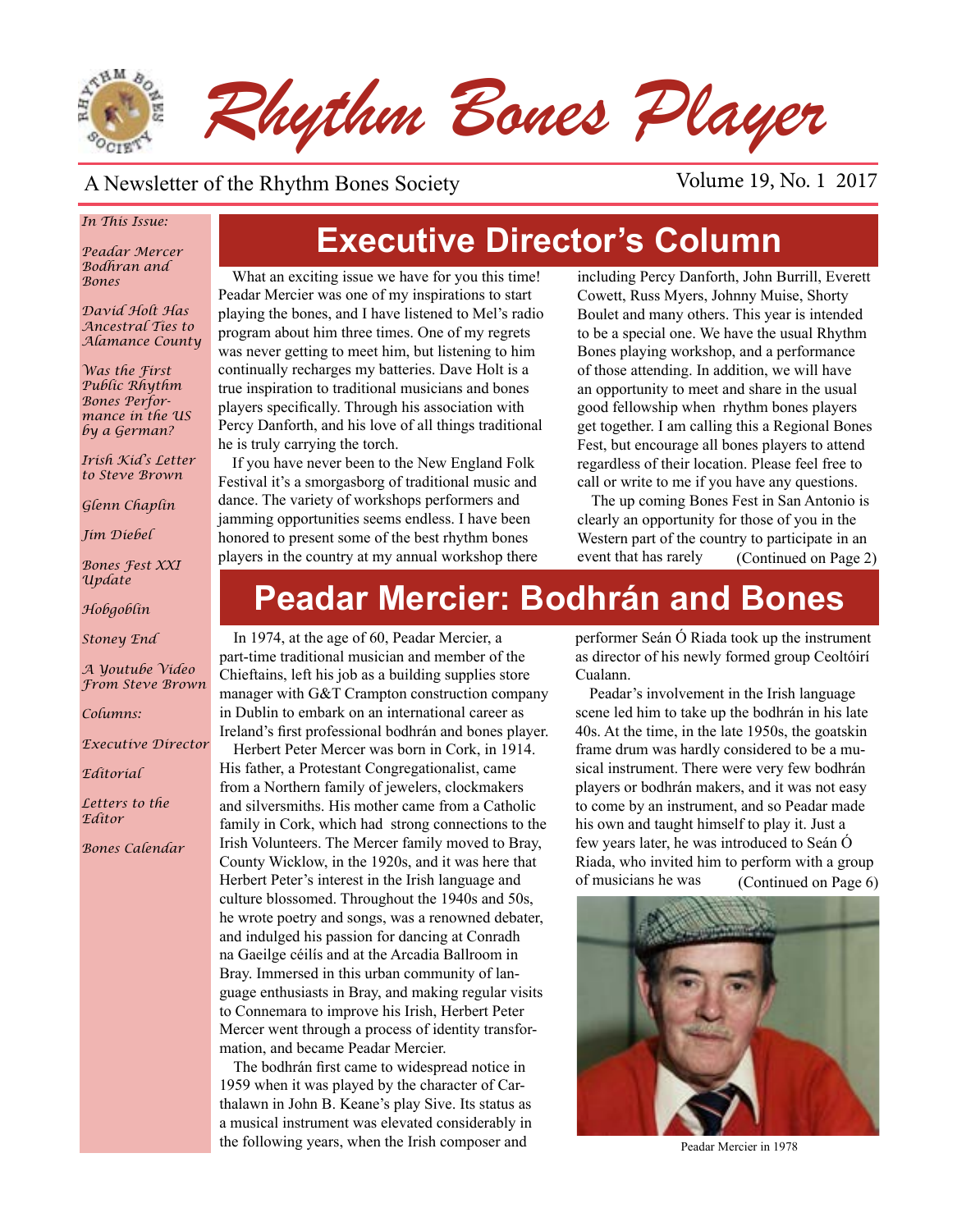#### **Editorial**

It amazes me that stories arrive just as they are needed. After 18 years of editing this newsletter it is getting harder to find new and interesting articles. This issue has two great stories, one about Peader Mercier and the other about David Holt, and the two stories are about as different as night and day. The Mericer story comes from former Board Member, Mel Mercier, Peader's son, and the second from an article in the Burlington, NC newspaper (sent by Mitch Boss) with additional help from David Holt.

As a side note in an email with David, he asked, "Did you ever hear Percy talk about seeing the Wright Bros fly in Washington, DC in 1908. I am reading the book about them and that series of flights was the first time Orville flew publicly in Washington, DC in 1908."

The last San Antonio Bones Fest, BFXV in 2011, was unique (as they all are). I call it the performance Fest as we had almost 9 hours of stage time, and the dinner on the San Antonio riverboat was special. Host Dennis Riedesel has another great Fest planned and I hope you have put it on your calendar. See you there.

There are two short articles on rhythm bones sellers, Hobgoblin and Stoney End. I purchased some Nick Driver rhythm bones from Hobgoblin in 1999.

#### **Letters to the Editor**

Thank you for the last edition of the Rhythm Bones Player, That brings back many happy memories. 20 years of Bones Fests! I can't believe that the years have passed so quickly. The 2006 photo of the group shows my grandson Andrew looking so young - a budding bone player. He went on to teach in China, met a lovely girl. Moved to America and was married last June. All the family went to the wedding in San Gabriel, California It was great, and we all had a fantastic time.

I am still in demand bone playing, not getting any younger, but enjoying entertaining. It is surprising how many people have never heard of the bones, and wonderful to see there faces as they watch a bone player at work.

I do enjoy the newsletter, catching up with all the news and activity going on in the USA. Kind regards to all. *Tony Humphreys* [Tony traveled from England to attend Bones Fest X.]

Kenny Wolin found this rhythm bones reference on Page 233 of Mark Twain's book titled "The Gilded Age."

Harry says, "There was a skeleton hanging in the closet of my father's study when I was a boy, that I used to dress up in old clothes. Oh, I got quite familiar with the human frame."

"You must have," said Philip. "Was that when you learned to play the bones? He is a master of those musical instruments, Ruth; he plays well enough to go on the stage."

# **Executive Director's Editorial (Continued)**

crossed the Mississippi. Our first foray to San Antonio stands as one of the best Bones Fest in a colorful, scenic area, and this visit should be just as exciting. There are some real bone playing enthusiasts out there on the west Coast and I encourage each and everyone of you to come to San Antonio to connect with us regular attendee's. Mike Ballard, who has regularly made the trek since Bones Fest IV, will only have to travel a third of the country this time! We would love to see all of you bone players from Texas and surrounding states attend what surly will be a Texas size Bones Fest!

Steve Wixson has done another amazing job on this issue of the Bone Player! His expertise in the construction of this newsletter is only exceeded by his vast knowledge and love of rhythm bones playing and rhythm bones players. Thanks Steve! *Steve Brown*

#### **Bones Fest XXI Update**

Y'all put on your Cowboy duds if you got 'em, pack your bones, and come on down to San Antonio! We're gonna have a romp-stomping good ol' time cause here's what Dennis is working on! (Go to rhythmbones.org/nextFest.html for up-todate more complete details.)

BONES FEST XXI HOTEL: The historic CROCKETT Hotel located behind

#### Rhythm Bones Player

Rhythm Bones Society Volume 19, No 1 First Quarter 2017 ISSN: 1545-1380

Editor Steve Wixson wixson@epbfi.com

Executive Director Stephen Brown bones@crystal-mtn.com

Web Site Coordinator Steve Wixson webmaster@rhythmbones.com

Board of Directors Steve Brown, Executive Director Skeffington Flynn Sharon Mescher Tim Reilly Bill Vits, Assistant Director Steve Wixson, Secretary/Treasurer Kenny Wolin  $\overline{a}$ 

 The Rhythm Bones Player is published quarterly by the Rhythm Bones Society. Nonmember subscriptions are \$10 for one year; RBS members receive the Player as part of their dues.

 The Rhythm Bones Players welcomes letters to the Editor and article on any aspect of bones playing. All material submitted for consideration is subject to editing and condensation.

Rhythm Bones Central web site: rhythmbones.org

#### the Alamo Compound.

See: http://www.crocketthotel.com. Rooms are \$125.00 per day; which is a "steal" in San Antonio during summer tourist season when rooms start at \$230.00 per day. HOTEL ROOM RES-ERVATIONS NOW OPEN.

CASA RIO DINNER CRUISE: A BF XV event is back by popular demand! We will again enjoy the Casa Rio Dinner Cruise afloat on the San Antonio River around the Famous Riverwalk! (Note: The price of the meal is included in your conference fee.)

TRANSPORTATION: Bones Fest Staff will transport to and from airport on Thursday and Sunday!

The previous San Antonio Bones Fest was called the Performance Fest, and I am making this the Vacation Fest with Pre & Post Fest deals such as the Texas Hill Country Tour and the Hogg Plum retreat. There are many other San Antonio attractions available. *Dennis Riedesel*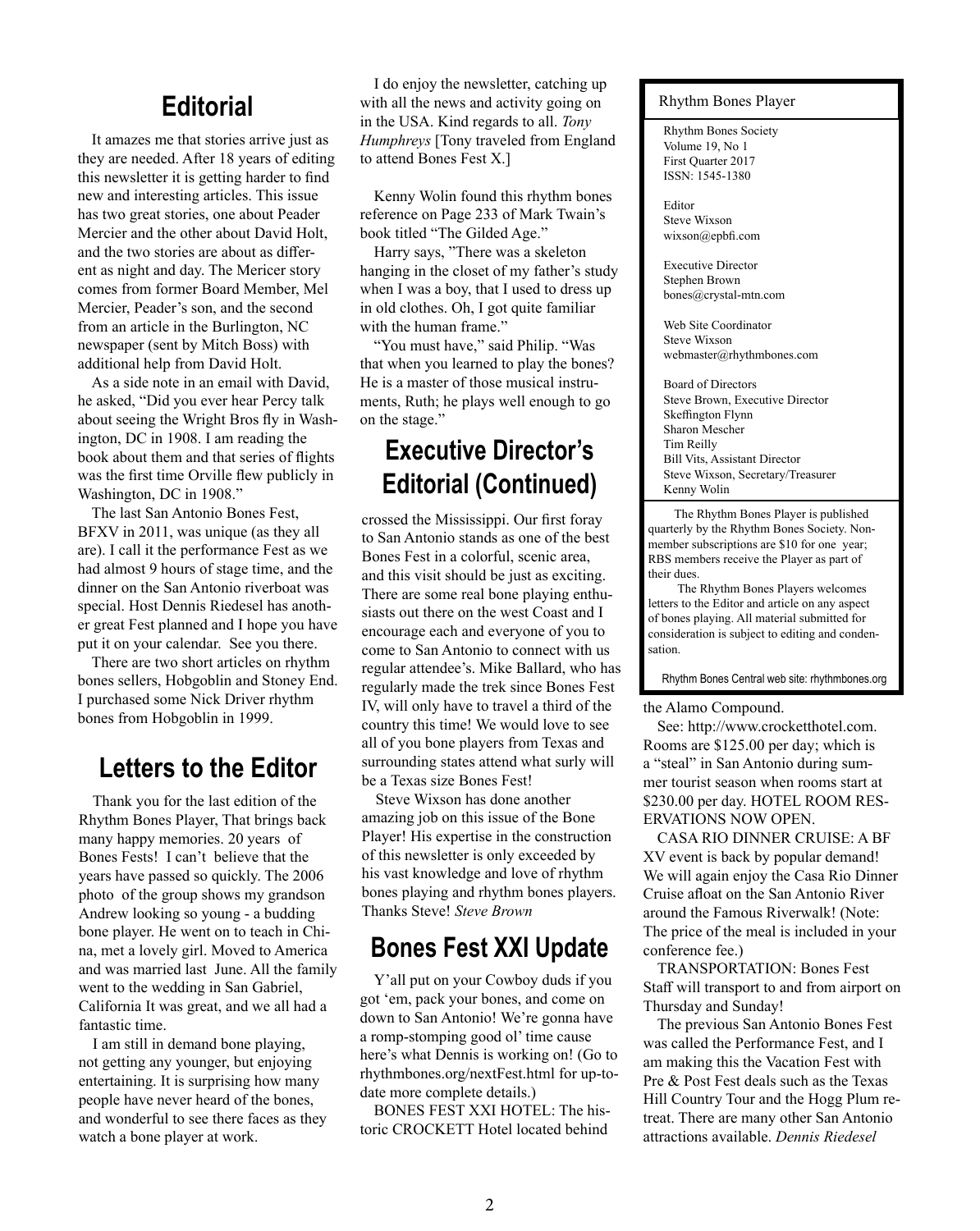#### **Glenn Chaplin**

 Remembering back 77 years is not easy to the time my father clicked a pair of sticks made from apple wood. I was fascinated and tried to copy what he was doing. My mother finally ordered two pairs of real bones from a catalog made in Brazil out of teak wood.

 My grandmother played the piano and I used to keep time with such songs as"Turkey in the Straw" and "Oh Those Golden Slippers. " Our local Grange formed a "kitchen band" and I joined the group at age 9. On Nov. 7, 1941, my grandmother and I played together on a radio station WHLD in Niagara Falls, NY. I have a record recording of that performance on a 78 rpm record.

 The next big event took place when I was about 12 years old when I auditioned for the Ted Mack Original Hour. There were 3500 people who competed for 7 slots on the show. I was one of the seven. The producers of the show during rehearsal helped me in showmanship by showing how move around instead of just standing there. I was very shy and was scared to death performing before a large audience. It was held at a local night club in Buffalo, NY. I received \$20 for the performance--Wow! That was a lot of money then.

 I then played at a number of USO variety shows during WWII. My favorite song was "The 12th Street Rag " by Pee Wee Hunt. I later had the privilege of actually playing with him and his band in person when I was in the military at Ft. Benning, Ga. in 1955.

 I never saw anyone play the bones until just recently in 1990. And I have never seen anyone play them like I do. I hold them on each side of the middle finger in the center of the bone so that both ends strike each other. The left hand keeps time to the bass notes and the right hand the treble notes. I use a combination of my wrist and forearm to enable keeping up with music. I have kept up with "The Flight of the Bumble Bee"-- but those days are gone.

 I still play once or twice a year at our church talent shows. Since being a pastor for 18 years, I usually begin with a reading the scripture of Ezekiel 37 about the "dry bones." When Ezekiel heard those bones come together, they made a rattling sound. I then tell the folks--This is what they may have sounded like some 3000 years ago.

 At nearly 85, the bones have slowed up quite a bit, but they still thrill the folks who have never seen or heard them before. To all those Rhythm Bones folks- -Keep Clicking! *Mason Dirickson*

### **Jim Diebel**

I write to say I have safely received the last three editions of the RBP newsletter which you were kind enough to send me together with By-laws for the society.

Unfortunately I do not information on membership conditions and dues, etc, and sent \$20 having receive the initial information from Scott Miller with the rosewood bones he provided

As a washboard player I play in a jazz band (60 years continuous playing), and have always been interested in jugs, washboards, kazoos, etc.

I was also present when the Harlem Globe Trotters played in London in the 1960's. I have forgotten their warm up sequence to *Sweet Geogia Brown* played by Brother Bones and his Shadows!

When I was a child before the war, bones playing and spoons were very popular, and also in 'Pubs' not that I was allowed in Pubs!

A few months ago my son-in-law was carving ribs of beef for lunch so I asked to save the ribs for me to convert into rhythm bones. He got interested and decided to investigate on the Internet and as a result was able to buy a set as a surprise birthday present via Scott Miller.

So I now use them to do a 'specialty number' on band gigs - perfect for Halloween night!

In the spirit of authenticity, I cut the beef ribs bones to length, boiled them, bleached them in domestic bleach and leave them out in the sun to weather. The final results are very usable - if a bit cumbersome - smaller ribs would have been more comfortable I guess.

In the past I have toured the USA extensively visiting family and also on business, and took in some pretty good Jazz in NY, Washington, Miami, Michigan, Chicago, Arizona, Colorado, LA,

and San Francisco plus Toronto and Vancouver in Canada.

Currently I have elected to remain in UK to avoid the rigors of travel and the risky expense of getting sick while away, but I still getting plenty of action locally.

Until I received your newsletter, I had no idea how extensive the rhythm bones are or how many music styles are embraced.

With good wishes and good luck for the future. In the meantime "keep rattling."



*Jim Diebel*, The Washboard Syncopators, Essex, England [Check out Jim on drums/washboard at https://www. facebook.com/washboardsyncopators. Play the video.]

## **Bones Calendar**

**Fleadh by The Feale All Ireland Bones Competition,** May 1, 2017, Abbeyfeale, Ireland

**Bones Fest XVIII.** August 24-27, 2017, San Antonio, TX, Host is Dennis Riedesel,

**NTCMA Bones Contest.** August 28 - September 3, 2017, LeMars, IA. Bones Contest will likely be on Sunday.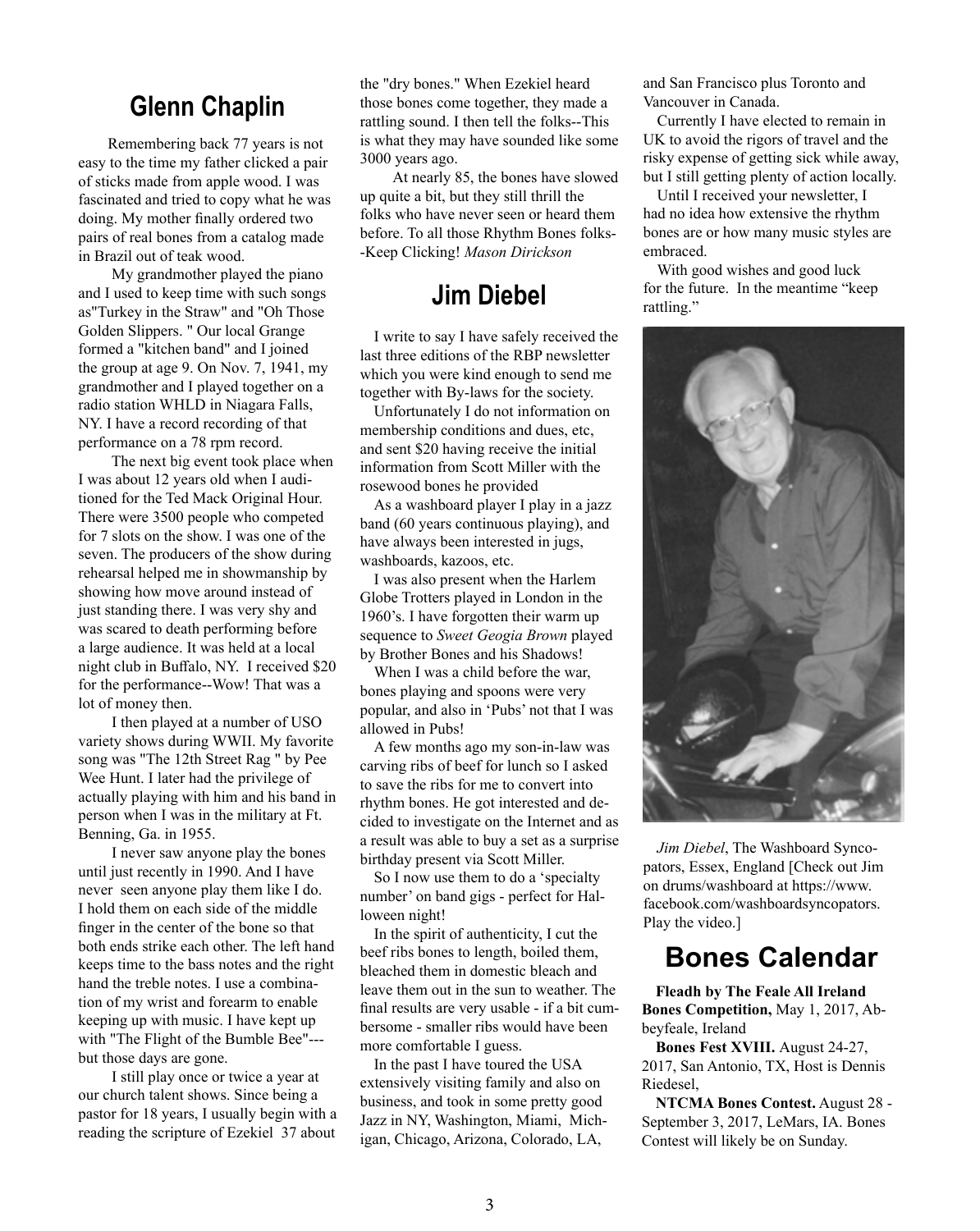# **David Holt has Ancestral Ties to Alamance County**

Rhythm bones are a tangible reminder of four-time Grammy Award-winning storyteller/musician David Holt's ancestral ties to Alamance County.

Holt's great-great-grandfather, John Oscar Holt, is believed to have carved and played a set of wooden rhythm bones, which have remained his family. John Oscar Holt carried the rhythm bones with him when he relocated his family from Alamance County, NC to Texas in 1858.

"We've passed the tradition of playing bones and spoons down from generation to generation," David Holt said in an interview from his home in Fairview, located outside of Asheville.

Holt learned how to play at the age of 9 or 10 from his father, the late William "Joe" Holt, and his son, Zeb, now 40, learned when he was 12.

"Kids love rhythm, so it's been fun for our family," he said. When he looks back on his life, Holt said he believes that the love of music could've been passed down from his Alamance County ancestors.

"That sound really opened my ears to music," he said of playing rhythm bones.

Last Friday morning, Holt played harmonica and rhythm bones so this reporter could hear the sound quality.

Playing bones is something he still does on stage although those rhythm bones were collected from cow bones on a cousin's ranch in Texas: "Ribs from a long dead cow skeleton bleached by the sun."

Holt is excited for a chance to revisit Alamance County when he and Josh Goforth perform a fundraiser for the Textile Heritage Museum called "A Two-Man Tornado of Tunes and Tales" at 8 p.m. April 21 in the Haw River Ballroom, 1711 Saxapahaw-Bethlehem Church Road, Saxapahaw.

Jerrie Nall, director of the Textile Heritage Museum, has a timeline featuring David Holt's ancestors.

Edwin Michael "E. M." Holt, pioneer of the textile industry, would've been among David Holt's ancestors along with Hans Michael Holt and Michael Holt II, his great-great-great-great-great-greatgreat-grandfather and great-great-greatgreat-great-grandfather, respectively.

"If you look at the photos, the Holts have a very distinctive look. You can look at them and say 'that guy's a Holt,'

> " he said. "Hopefully, I can connect with some of my family members."

Becoming a musician was something Holt desired to do, but "no one in my direct family was a musician. My grandfather was an engineer and my uncles were doctors. After graduating from the University of California at Santa Barbara, magna cum laude in biology and art, he came to the southeastern mountains to pursue his interest in traditional music and storytelling.

Although Holt



John Oscar Holt, David Holt's great-great-grandfather, left North Carolina and moved to Texas in 1858

grew up in Garland, Texas, and lived in Santa Barbara, CA, for a time, North Carolina "just feels like home. I remember thinking- this is where I need to be," he said.

He founded and directed the Appalachian Music Program at Warren Wilson College in Swannanoa. Since 1981, he's been a full time musician/storyteller.

"I grew up in a family of informal storytellers, and there was plenty to tell



William "Joe" Hold, David's father, poses with the carved wooden bones believed to have been passed down by his great-great-grandfather, John Oscar Holt.



Far left is Joseph Joplin Holt, David Holt's great-grandfather. His grandfather, William Joseph Holt, is the boy in the white shirt in the middle. That family is shown in West Texas, about 1900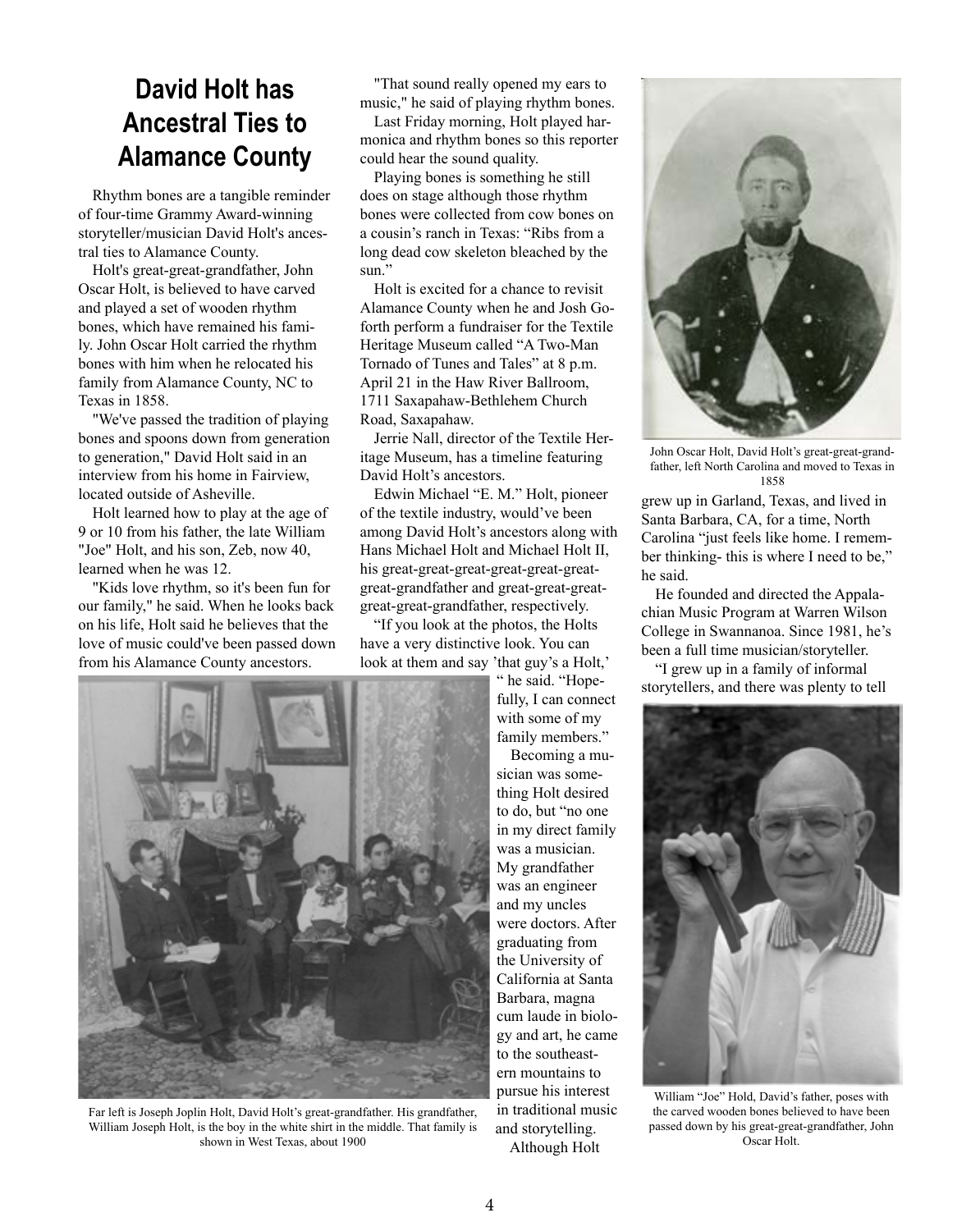about our wild and wooly Texas forefathers. I never thought about telling stories in public until I began to collect mountain music and came across interesting and unusual anecdotes from mountain folks. I began to use these stories in concerts and realized the power storytelling holds," he said.

During the April 21 concert, Holt will play banjo, steel guitar, washboard (given to him by the oldest woman in the world at the time, who was 122 years old). Josh Goforth will flat-pick the fiddle and mandolin. He met Josh while playing a concert at Josh's middle school in Madison County.

"The teacher came up to me and said that she'd like for him to play with me," Holt said. 1 thought if he had the nerve to play for 800 seventh-and eighth- graders, why not?"

Holt was so taken with his talent that "when I put together a band, I made sure he was part of it."

"My wife and I just love him. He's like a second son to us," he added.

This will be Holt's second visit to the Glencoe Mill Village. He recorded a show for PBS called "David Holt's State Of Music" last April at the mill village. It featured Rhiannon Giddens and Balsam Range, among others.

Season 1of the show aired last September. Season 2 is set to air this April.

"It's going to be great to reconnect with the Holt tradition and history by being back in Glencoe." he added.

*Charity Apple* Burlington, N. C. Times-News. Reprinted with permission. [Photographs courtesy of David Holt]

# **Was the First Public Rhythm Bones Performance in the US by a German?**

The late Russ Myers told a story about when he was recorded in 1975 by the Library of Congress (LOC) for a project to preserve folk music (Percy Danforth was also recorded). While there they showed him four wooden boxes of rhythm bones and asked him to match up pairs.

They also showed him a Broadside poster advertising a rhythm bones performance by a German in 1740 at

the Bronx Theater. I contacted the LOC and they graciously went through their Broadsides, but could not find it. They concluded is must be from a book and they did not have the time to do that kind of a search.

The David Holt story has a nice twist. When told this story he said; "I didn't realize the German connection...that means that rhythm bones could have come over to America with Hans Michael Holt born in Germany in 1689 and came to the US in 1717. He would have been my 6th great grandfather."

It's possible, however likely or unlikely, that these two stories overlap. To prove it requires someone to go to the LOC and do some research. Any volunteers? *Steve Wixson*

### **Irish Kid's Letter to Steve Brown**

We are 13 pupils in Ms. Hughes' class in Rathlee National School, County Sligo, Ireland. Your friend, Junior Davey, is teaching us to play the bodhrán and the rhythm bones. We had never heard of or seen rhythm bones until Junior brought them into us. We watched a video of you playing the bones on "youtube." Junior told us the history of the bones too.

We are going to play the bodhrán and the bones for our families on 15th December. We practise every day with the bones you sent to us. All of us want to buy or own set of bones now. Maybe one day some of us will attend the Annual Bone Fest in America! Go raibh míle maith agat (Thank you very much). Slán agus beannacht.

Amber, Jade, Chloe, Louise, Sinéad, Ryan, Rossá, Matthew, Cian, Ciara, Kyle,Conor and Stephen

### **Hobgoblin**

[Editor's Note. Here and in the next column are two more rhythm bones seller stories. See Volume 17, No.4 for other sellers]

In 1976, Mannie and Pete McClelland envisaged a folk music supermarket, and very humbly Hobgoblin Music Store was opened. We attracted customers from all over the UK and the world and their mail

order service was hugely successful. Our catalogue was very popular.

We started selling rhythm bones back in the late '70s. I don't clearly recall how we got started with that, but we had several suppliers. A man on a local farm used to get us bits of what looked like ribs - with the marrow in them, Nick Driver sold us the fancy carved bits of shin? maybe, and a local woodworker sold us wooden ones. By late 70's we had a regular good quality supplier of wooden bones in various woods in Ron Saunders from Kent. Both Ron and Nick driver also sold us Bodhrans and we used to make our own Bodhrans too from frames we bought from Premier drums. One of our staff members - Heather used to paint the celtic decoration on the rims.

We met Percy Danforth at Sidmouth and there were other bones players about at that time and spoons players too. Not so common now, but we still sell a fair few pairs of bones. .*Pete McClelland*  Hobgoblin Music, www.hobgoblin.com

#### **Stoney End**

Stoney End sells folk instruments of all kinds including our famous harps. Len Maceacheron made rhythm bones and when he retired in 1984 I bought his store. We also handle USA sales for Hobgoblin Music (see above). Contact us at stoneyend.com. *Gary Stone*

# **A Youtube Video From Steve Brown**

Here is a link from Steve from Andy Roche's Butcher's Shop in Abbeyfeale. It features Steve's good friend, David Murphy, who has won the All Ireland Bone Playing Championship multiple times. On banjo is his nephew, John Forde, who won the Junion Bone Playing Championship when he was four years old. That year Mel Mercier said that John ran away with the Junior title. Check it out at https://www.youtube.com/watch?v=N3TcLga3R4g. The video starts with Andy chopping out some ribs.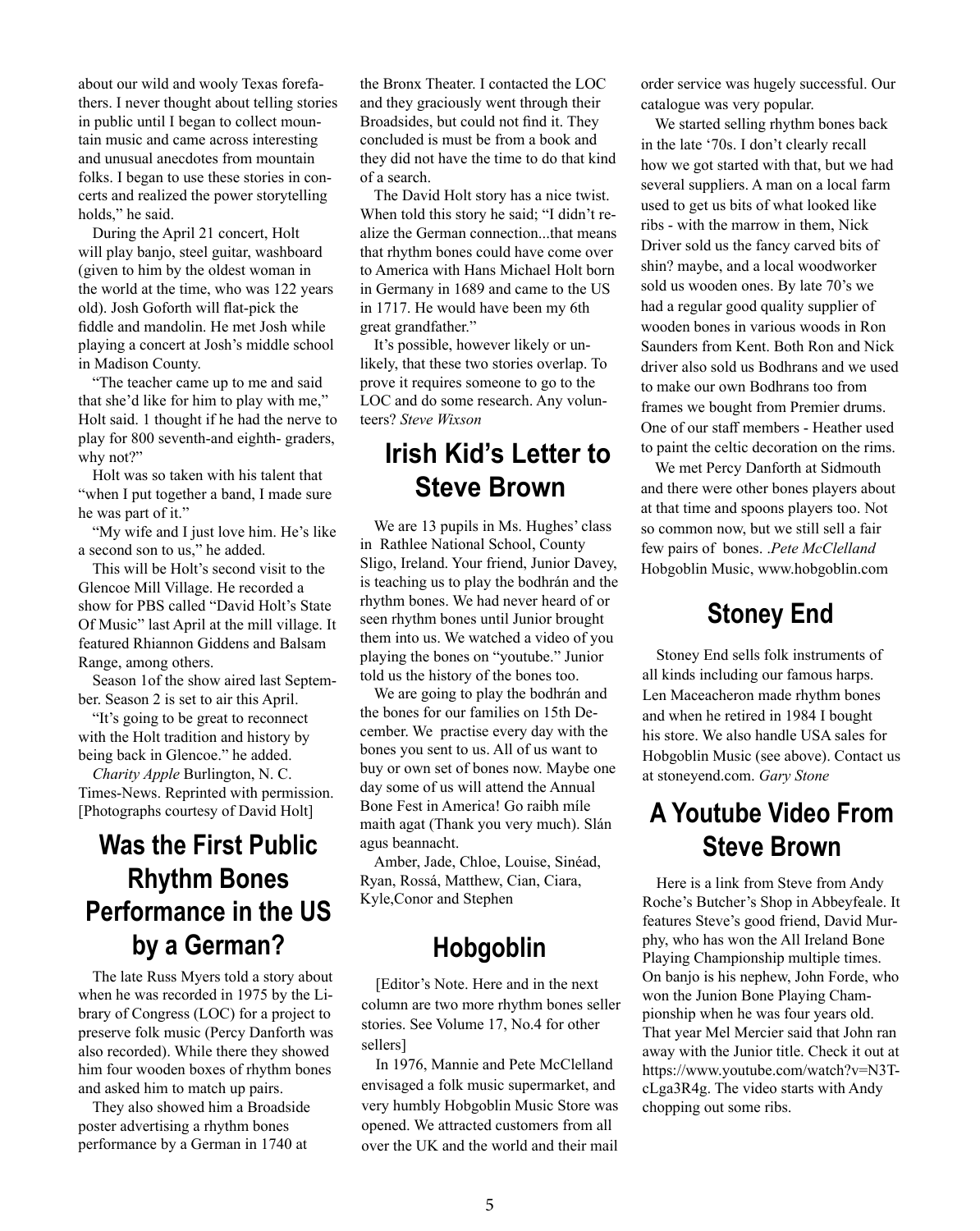

Peadar Mercier and Ceoltori Culann

directing for a Damer Theatre production in Dublin. This would eventually lead to Peadar playing with Ó Riada's Ceoltóirí Cualann and The Chieftains. Peadar also played the bones with the Chieftains, using them to dramatic effect in the groups arrangements of pieces such as The Morning Dew and The Battle of Aughrim.

Initially, Peadar's bodhrán playing style was very much ahead of its time, with a technique, rhythm and sound that owed more to the loud, outdoor style associated with the annual St Stephen's day wren procession than the indoor concert stage. It wasn't long, however, before he began to pioneer a new, more refined, modern style of playing the bodhrán. Peadar played with the Chieftains for ten years, recorded four LPs with the group, and performed on stages across Ireland, the UK, Europe and America. Many who heard him play on recordings or who saw him perform live were inspired to take up the bodhrán and the bones, and in that way he set in motion the dramatic developments in bodhrán playing that followed over the next 50 years.

Peadar Mercier had ten children. He taught his sons, Paul and Mel to play the bodhrán and bones, and the instruments have been at the heart of Mel's musical life ever since. When he was a teenager, Mel played bodhrán duets at home with his father and later, throughout the 1980s, father and son took their improvised duet onto the international stage to perform with the influential American composer, John Cage, and the Merce Cunningham Dance Company.

Peadar Mercier inspired a whole new generation of bodhrán and bones players - including his son Mel, a renowned performer, who, after 25 years of lecturing at University College Cork, was appointed Professor of Music and the first Head of the UCC School of Music and Theatre. In March 2016, Mel was appointed Chair of Performing Arts at the Irish World Academy of Music and Dance at the University of Limerick.

Radio Documentary

In 2016, Mel made a radio documentary about his father for the Irish national radio station RTÉ. The documentary is available for download or can be listened to online at:

http://www.rte.ie/radio1/doconone/2016/0826/812103-peadar-mercier/

Mel writes:

"I first approached the RTÉ Documentary on One team with the idea in early January 2015, and 20 months later, on Saturday 10 September, the documentary



Peadar Mercier in 1973



Peadar and Mel Mercier in 1974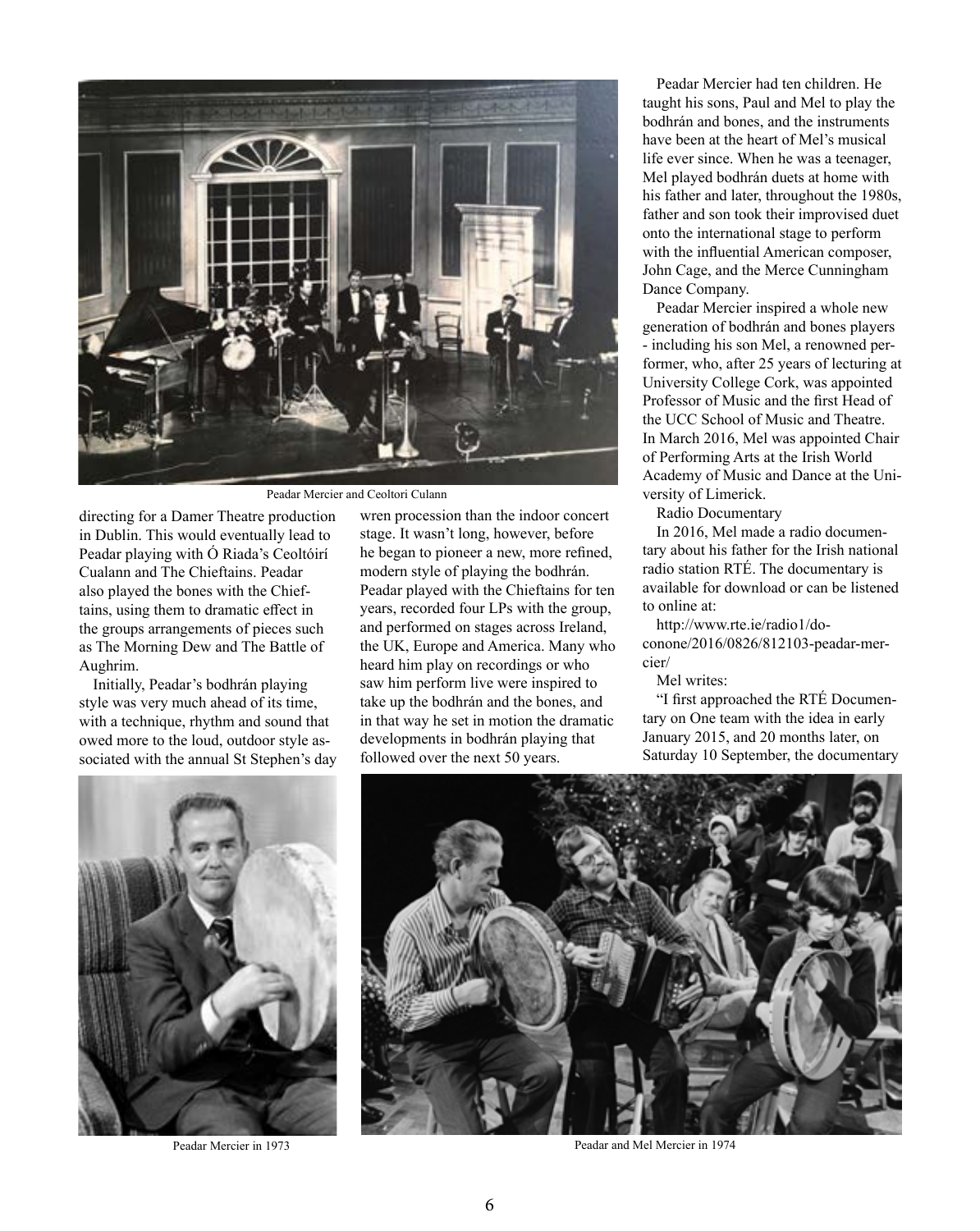was broadcast on RTÉ Radio 1. It was also broadcast across all time zones in Canada on Sunday 11 September.

I wanted to make a documentary that would trace my father's journey as a musician but also capture something of the man himself.

From the outset, I wanted the narrative to emerge from the memories of his family and friends, and to be expressed in their voices. I interviewed almost thirty people for the documentary, including my mother and all of my 9 siblings, some of my father's oldest personal friends and many of his fellow musicians. Their testimonies were at the heart of the documentary.

Another essential element was the sound of the music he played. Fortunately there is so much wonderful music to choose from, and so much of it familiar to me and readily available on recordings by Ceoltóirí Cualann and the Chieftains.

We are also fortunate that my father recorded some programmes for RTÉ and this gave me access to his voice and his thoughts. My father had a lifelong passion for language, which he expressed in his poetry, songs, debating, scripts for various programmes including An Droichead Beo, The Long Note and Thought for the Day, and in his everyday encounters with family, neighbours and friends.

Through his poems and songs and his



The Chieftains in 1974

everyday, always eloquent, speech, my father conversed with the world around him. He had a gentle charisma and charm and he used language and poetry to connect with people. He delighted in writing poems for friends and family, and sometimes people he hardly knew at all - people he met fleetingly after a concert or at a party. He also wrote poems about very ordinary things – the names of the spices on the kitchen wallpaper or the construction materials - nails, hods, etc - which he dispensed from the Crampton's store – elevating them all to the extraordinary.

He was also a great lover of nature throughout his life and he expressed that, too, in his poetry, and through his dedication to the garden. In the years after he left the Chieftains, he seemed to spend more time writing poetry and gardening. Our small suburban garden, in particular, was always a place of reflection, creativity and renewal for him..



The Chieftains in 1974

In the documentary I have woven together my father's voice and his music, and the voices of his family and friends to bring him into more vivid presence, and to celebrate both the ordinary and the extraordinary dimensions of the life of a wonderful man."

Mel when asked about his father personal bones history said:

"We don't know when my father began to play the bones, but I think that he took them up some time after he began playing the bodhrán. He may have heard someone playing the bones in a session or, indeed, he may have heard Ronnie McShane play them in Ceoltoirí Chualainn in the early years of that ensemble. But that is all conjecture.

"I remember my father getting cow rib bones from the butcher and as far as I can remember he sawed them himself to short lengths of about 6-8 inches. Then he would scape off any meat or flesh remaining on them and lay them out in the back yard to dry in the sun, or when there was no sun, he put them into the bottom of the oven to dry.

"He always played them in one hand and occasionally played around with a pair in each hand but only in a light-hearted way, mimicking castanet playing.

"Once when we traveled to Toronto together to play with John Cage in his piece Roaratorio, we met Percy Danforth at a post show party and that was probably the first and only time that my father saw a two-handed player. He played with one bones between the thummb and fist finger and the second one between the middle and ring fingers and he generally play repetitive rolling patterns wth them, with animal stopping and starting."

# **The Chieftains Article**

Steve Brown interviewed Paddy Maloney, founder of the Chiefains, and you can find that story online on our website at http://rhythmbones.org/documents/ RBPVol1to16.pdf. Do an Adobe Find (cntl+F) with the search words "Volume 10, No. 3". Mel said that his father might have learned to play rhythm bones from Ronnie McShane. To read a story about Ronnie, do an Adobe Find using the words "Volume 7, No. 1"